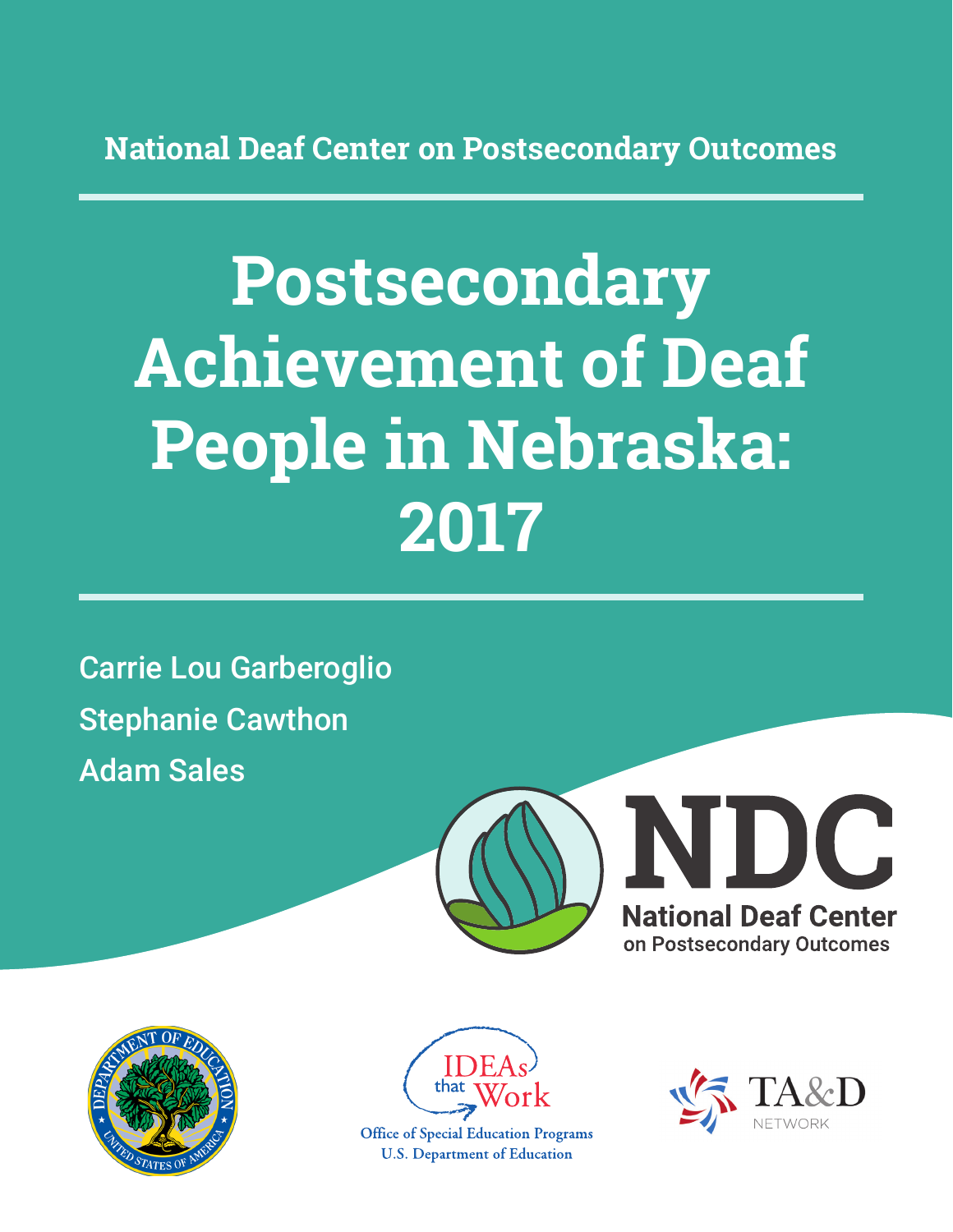This document was developed under a grant from the U.S. Department of Education, OSEP #HD326D160001. However, the contents do not necessarily represent the policy of the U.S. Department of Education, and you should not assume endorsement by the federal government.

2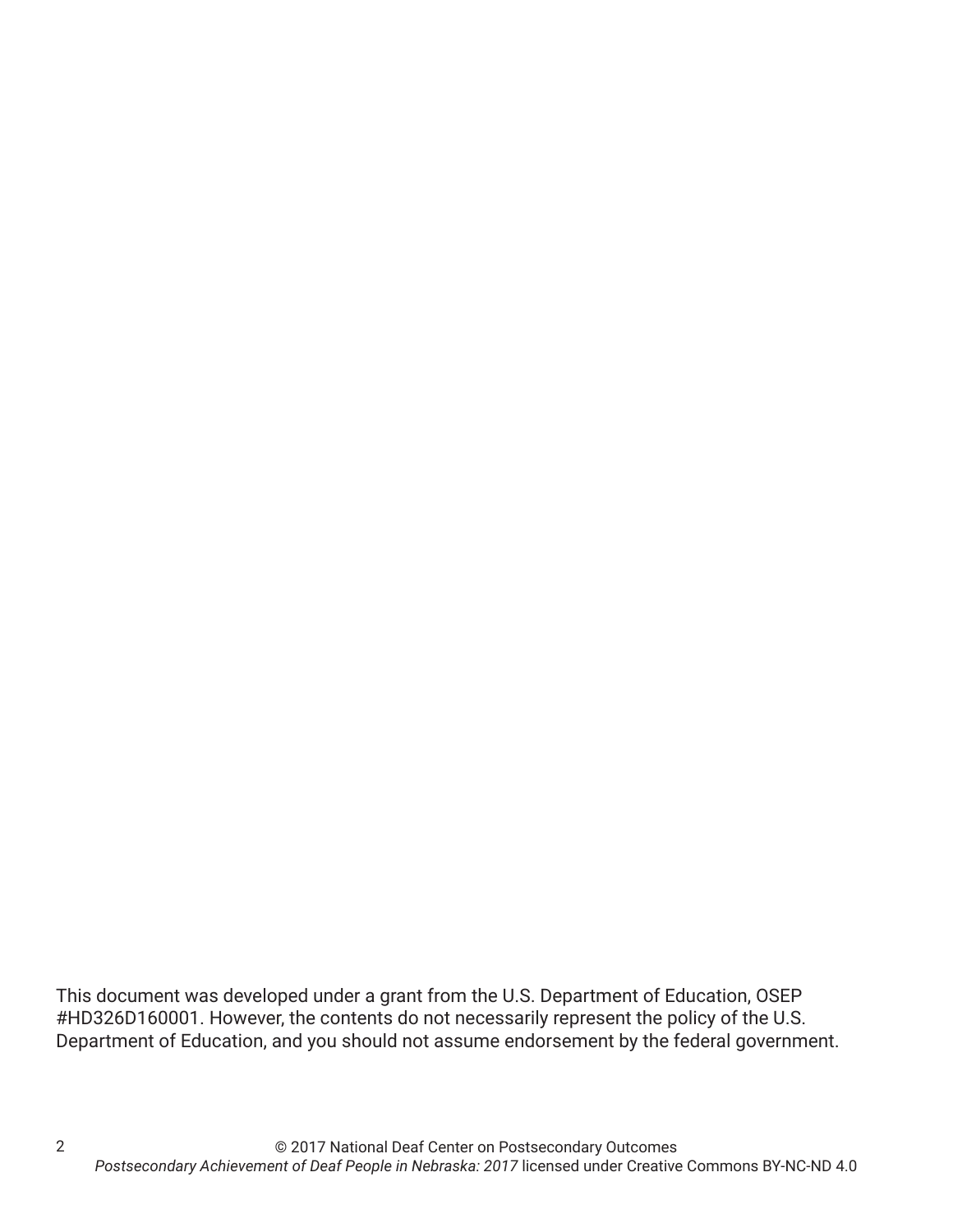Postsecondary experiences of deaf people vary widely across the nation. National reports about educational attainment and employment are available at nationaldeafcenter.org (Garberoglio, Cawthon, & Bond, 2016; Garberoglio, Cawthon, & Sales, 2017). This report provides current estimates of postsecondary achievement in Nebraska. We used 5-year estimates of data from the American Community Survey (ACS), a national survey conducted by the U.S. Census Bureau, to generate the findings in this report. More information about this dataset and the analyses are shared in the Methods section at the end of this report.

# **EDUCATIONAL ATTAINMENT**

In the United States, deaf people attained lower levels of education than their hearing peers in 2015, according to national educational attainment data (Garberoglio et al., 2017). Educational attainment also varied across gender, race, and ethnicity.



In this report, we use the term *deaf* in an all-encompassing manner to include individuals who identify as Deaf, hard of hearing, hearing impaired, late deafened, and deafdisabled.

© 2017 National Deaf Center on Postsecondary Outcomes

*Postsecondary Achievement of Deaf People in Nebraska: 2017* licensed under Creative Commons BY-NC-ND 4.0

**In Nebraska,**

**2.6%**

**of 25–64 year**

**olds are deaf.**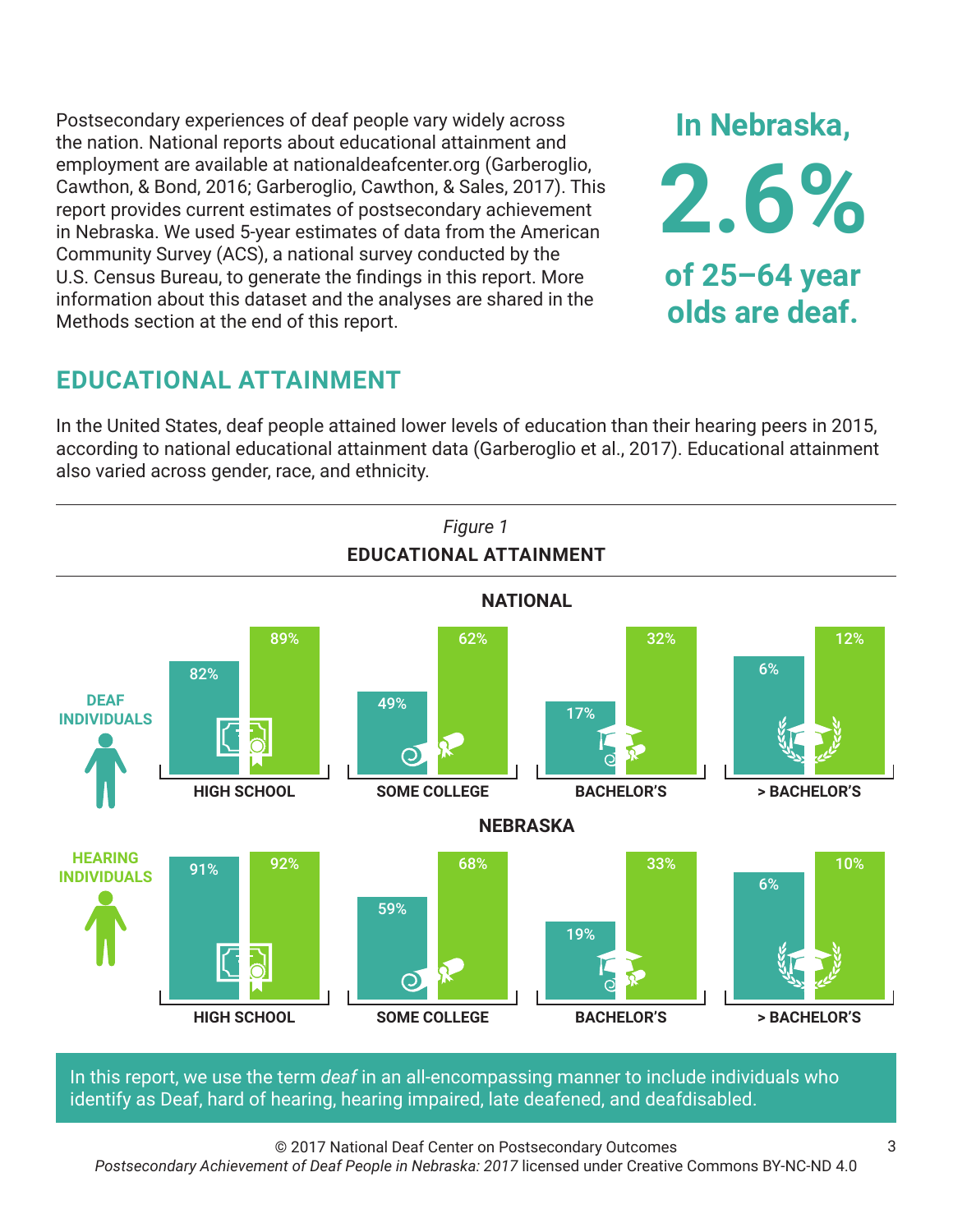## *Figure 2*

## **EDUCATIONAL ATTAINMENT IN NEBRASKA BY GENDER**



4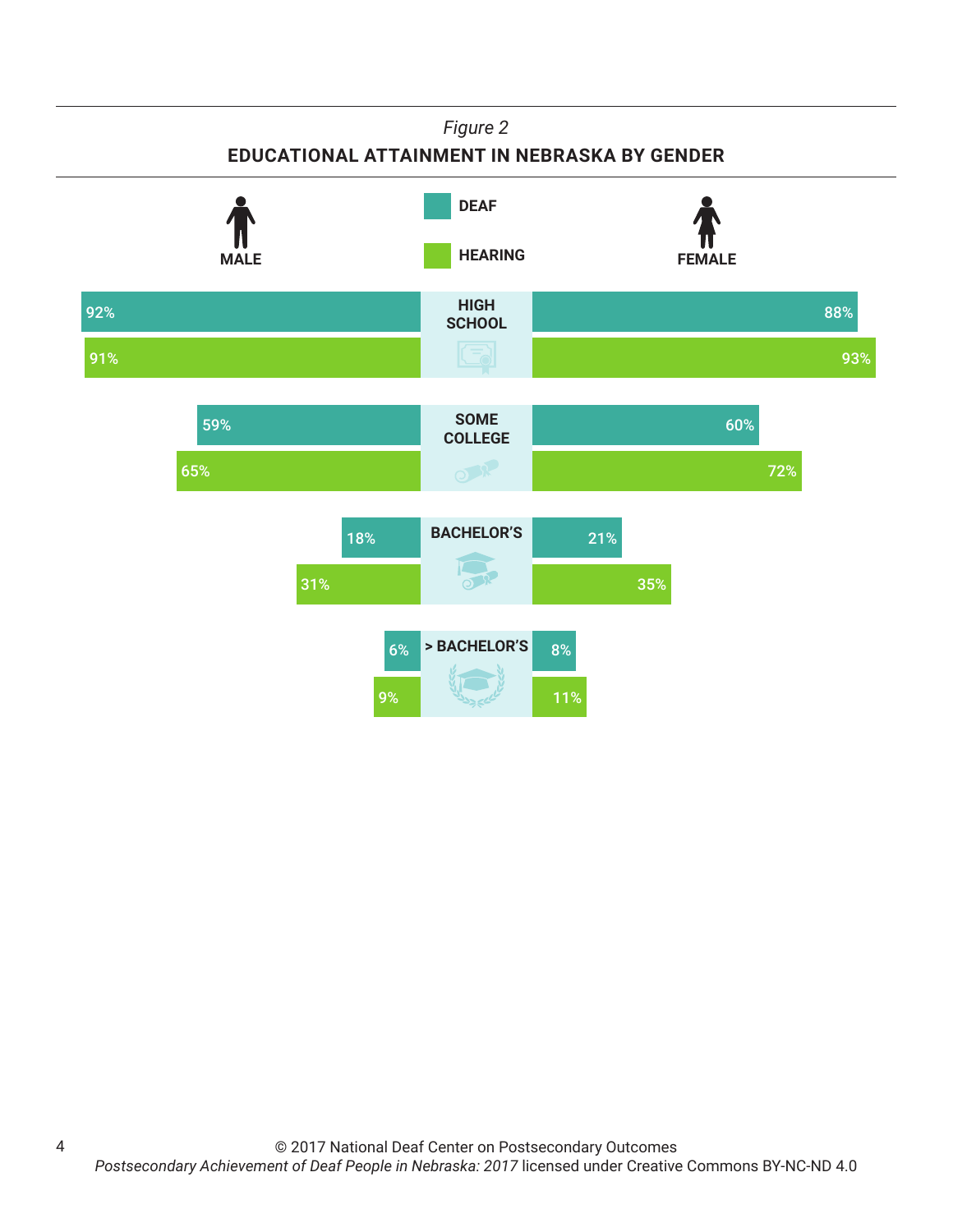## *Figure 3*

**EDUCATIONAL ATTAINMENT IN NEBRASKA BY RACE AND ETHNICITY**



A large percentage of deaf individuals have additional disabilities, and each combination of which results in unique strengths and challenges. Educational attainment rates vary by type of disability. Across the nation, deaf individuals with any type of additional disability reported lower educational attainment levels.

| Figure 4<br>EDUCATIONAL ATTAINMENT BY DISABILITY |                              |                               |                   |              |
|--------------------------------------------------|------------------------------|-------------------------------|-------------------|--------------|
|                                                  | <b>HIGH</b><br><b>SCHOOL</b> | <b>SOME</b><br><b>COLLEGE</b> | <b>BACHELOR'S</b> | > BACHELOR'S |
| DEAF + NO ADDITIONAL DISABILITY                  | 93%                          | 63%                           | 22%               | 7%           |
| DEAF + ANY ADDITIONAL DISABILITY                 | 88%                          | 54%                           | 14%               | 5%           |
| <b>DEAFBLIND</b>                                 | 85%                          | 51%                           | 14%               | 7%           |

5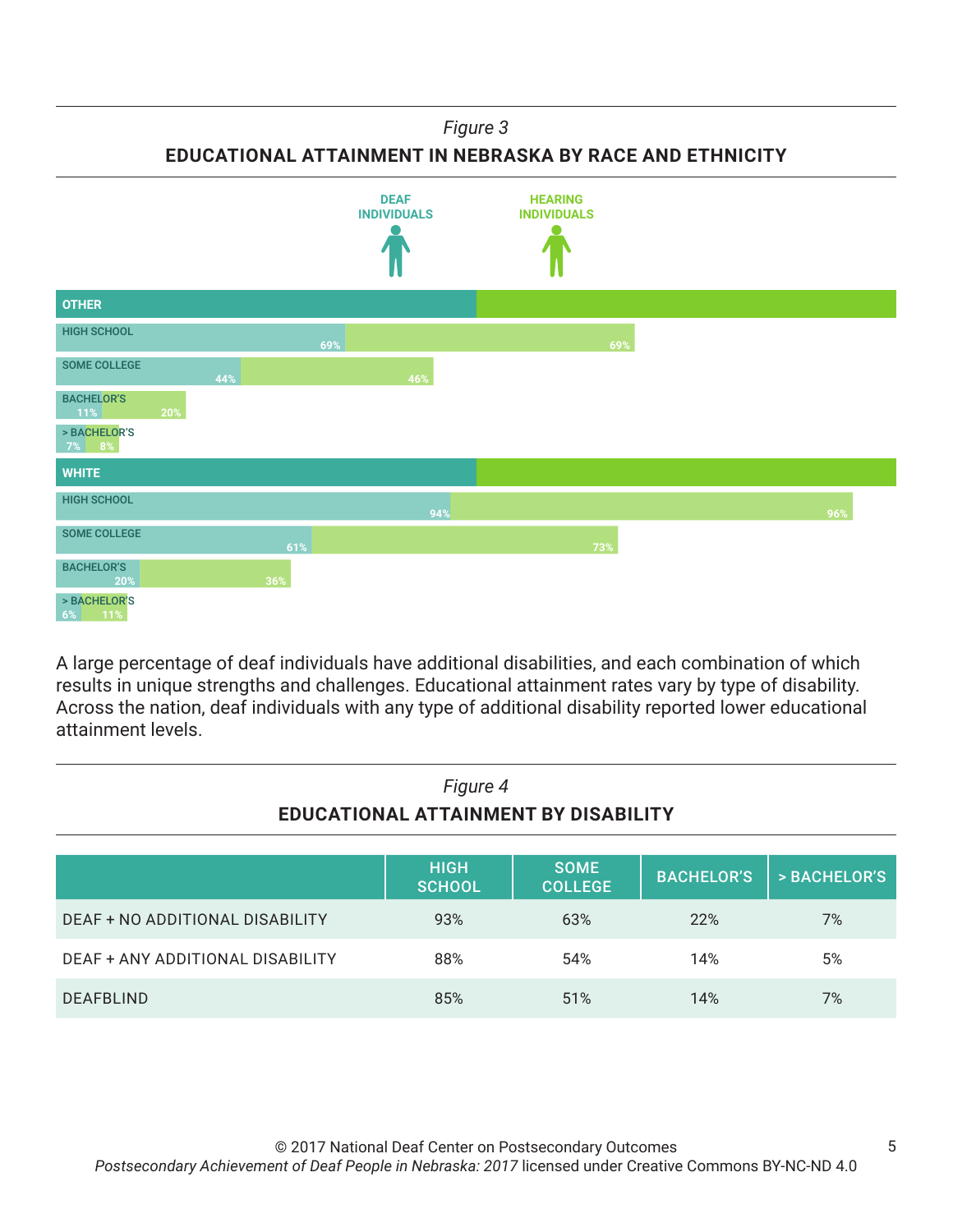# **EMPLOYMENT RATES**

National employment statistics show lower employment rates among deaf individuals. Almost half of deaf people are not in the labor force (Garberoglio, Cawthon, & Bond, 2016). Employment rates also vary by gender, race, and ethnicity.

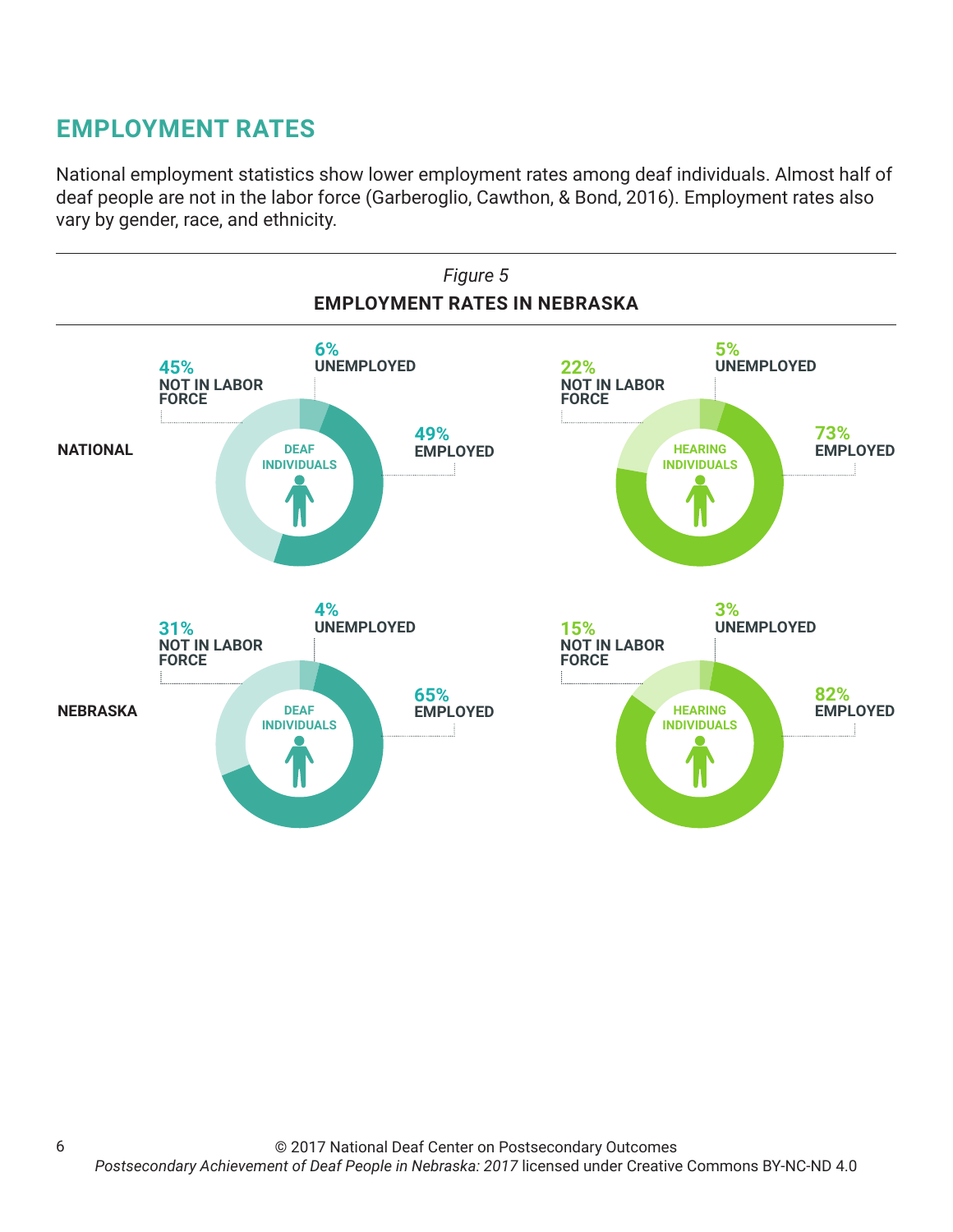



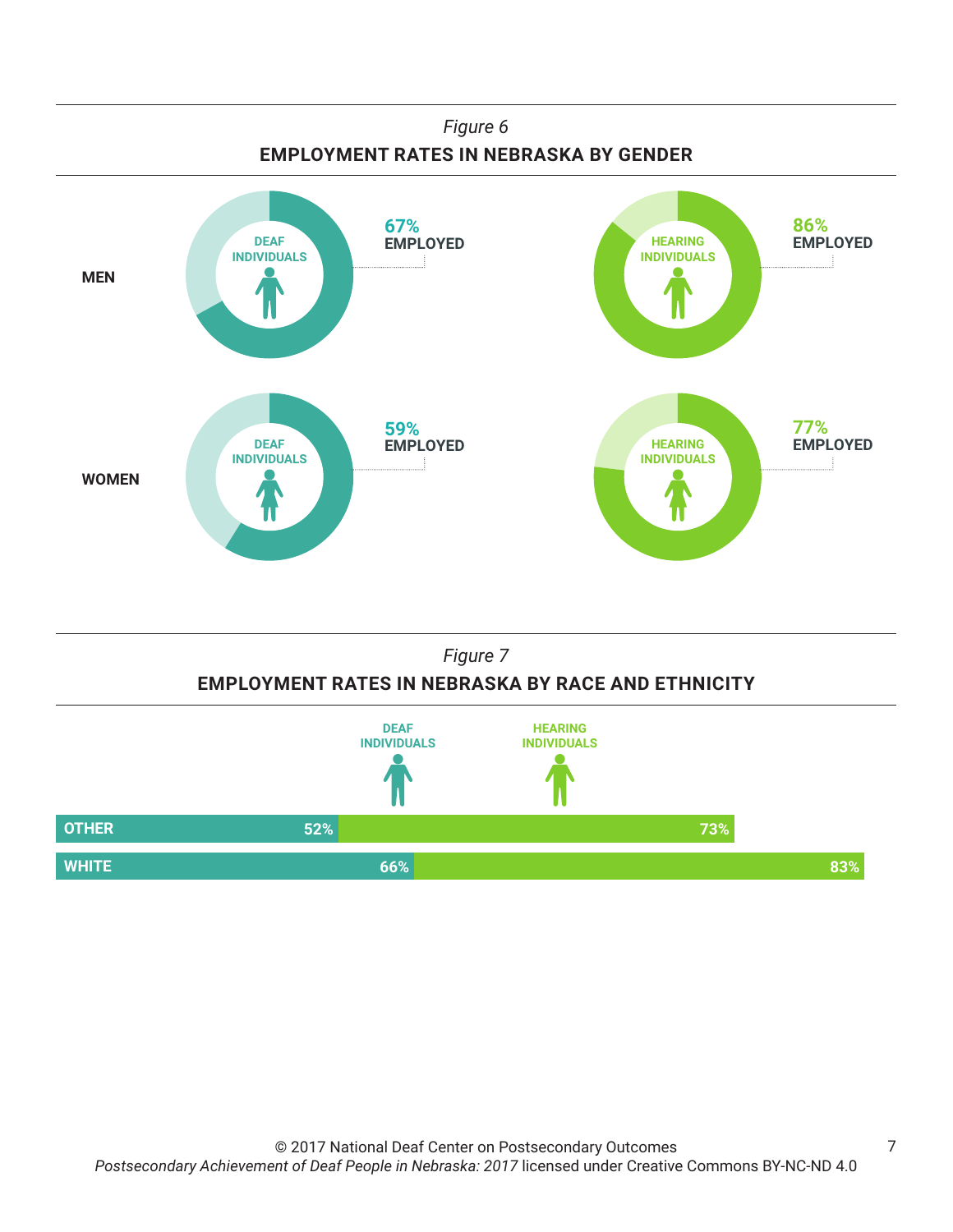## *Figure 8* **EMPLOYMENT RATES IN NEBRASKA BY DISABILITY**



# **SUPPLEMENTAL SECURITY INCOME**

Deaf individuals receive supplemental security income (SSI) benefits at different rates across the nation. 11.9% of deaf people ages 25–64 in the U.S. receive SSI benefits. In Nebraska, 9% of deaf people receive SSI benefits.

# **EARNINGS**

National data show lower median earnings among deaf individuals who were employed full time. Earnings also vary across gender, race, ethnicity, and disability status.



© 2017 National Deaf Center on Postsecondary Outcomes

*Postsecondary Achievement of Deaf People in Nebraska: 2017* licensed under Creative Commons BY-NC-ND 4.0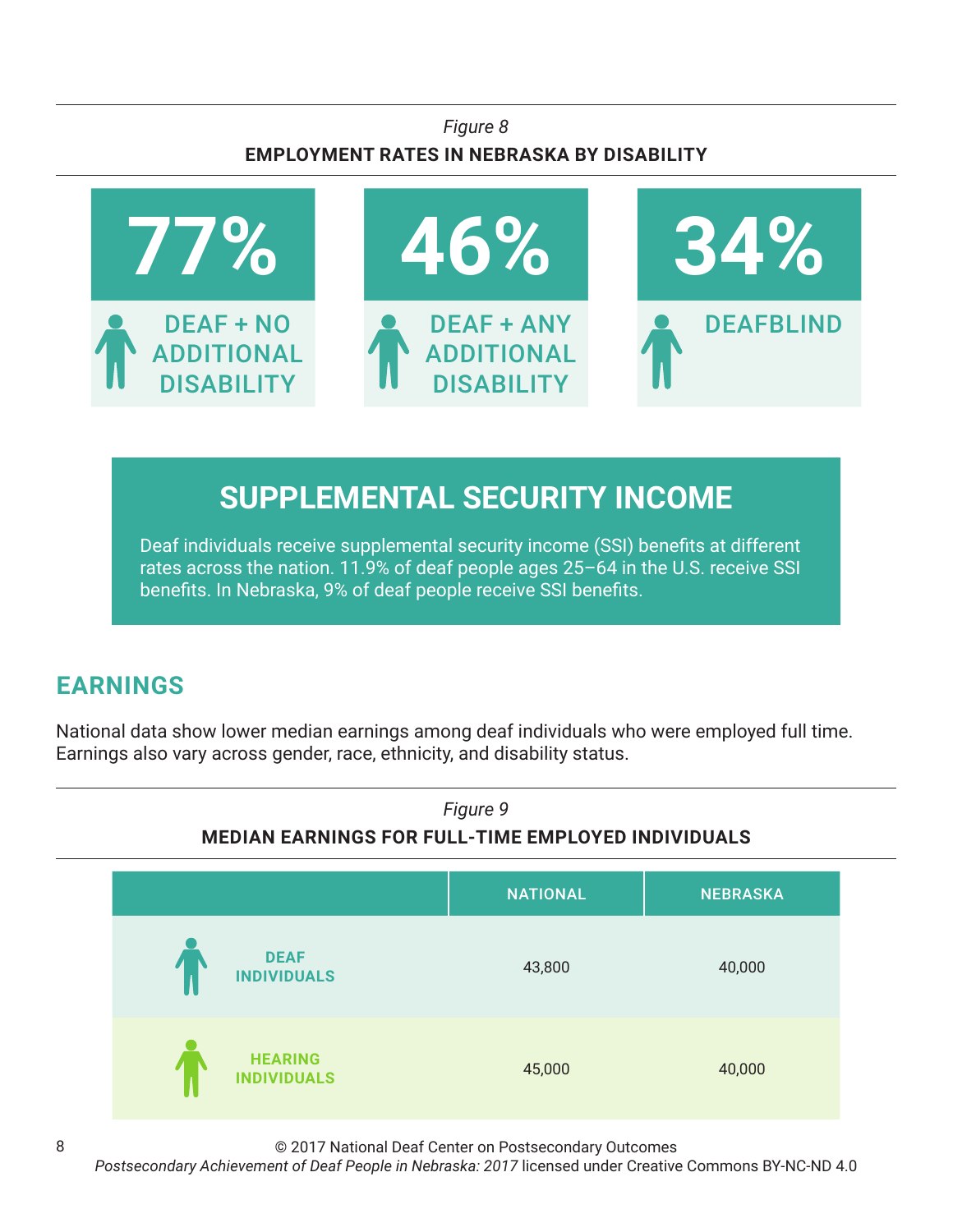*Figure 10*

**MEDIAN EARNINGS FOR FULL-TIME EMPLOYED INDIVIDUALS IN NEBRASKA BY GENDER**



*Figure 11*

**MEDIAN EARNINGS FOR FULL-TIME EMPLOYED INDIVIDUALS IN NEBRASKA BY RACE AND ETHNICITY**



*Figure 12*

**MEDIAN EARNINGS FOR FULL-TIME EMPLOYED INDIVIDUALS IN NEBRASKA BY DISABILITY**



© 2017 National Deaf Center on Postsecondary Outcomes *Postsecondary Achievement of Deaf People in Nebraska: 2017* licensed under Creative Commons BY-NC-ND 4.0